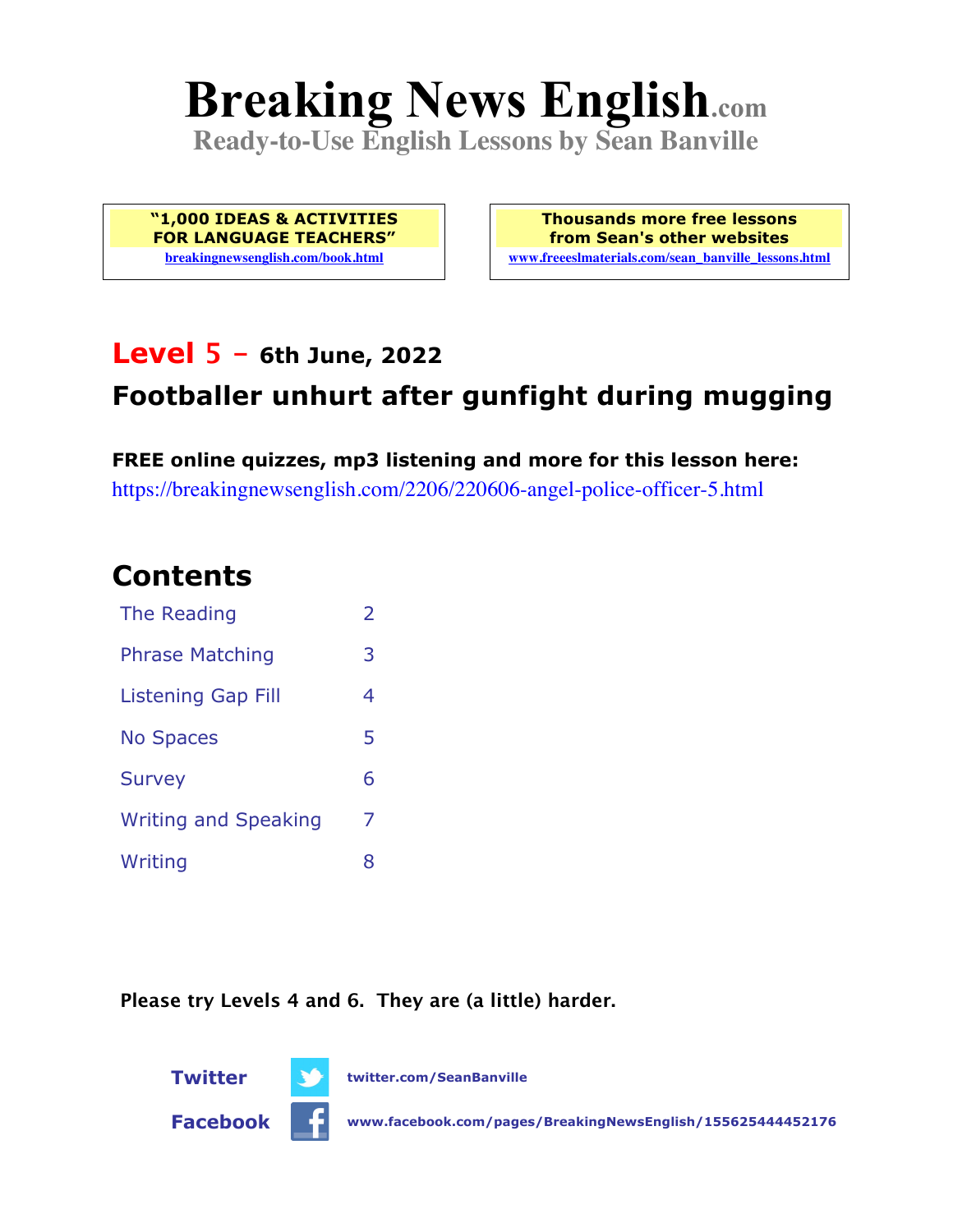### **THE READING**

From https://breakingnewsenglish.com/2206/220606-angel-police-officer-5.html

 A top footballer has had a lucky escape thanks to the heroism of an off-duty police officer. Brazilian player Emerson Royal, 23, was outside a nightclub in the Brazilian city of Sao Paolo. He was taking photos with the police officer when a man with a gun accosted him. The would-be assailant demanded his watch and other belongings. Fortunately for Royal, the police officer sprang into action and chased the thief. The two got involved in a 29-shot gunfight. Mr Royal escaped unharmed, but was shaken by the attack. The police officer was shot in the back. He is now recovering in hospital.

 Mr Royal plays for the London club Tottenham. He is eternally grateful to the officer. He said: "God sends angels to Earth....This human being...risked his own life to save mine." Royal's father described the event as a "horror scene". He said he would not wish it on anyone. He added: "It all happened in a flash and the adrenaline was running." High-profile footballers have become a target for criminals recently. The website "Insider" reported there have been more than 20 assaults on and robberies of soccer stars and their families in Europe's top leagues since 2019.

Sources: https://www.**bbc.com**/news/world-latin-america-61685720 https://www.**marca.com**/en/football/tottenham/2022/06/03/629a4d5de2704e1f058b45c7.html https://www.**insider.com**/elite-soccer-stars-robbed-burgled-alarming-rate-experts-fear-deaths-2021-12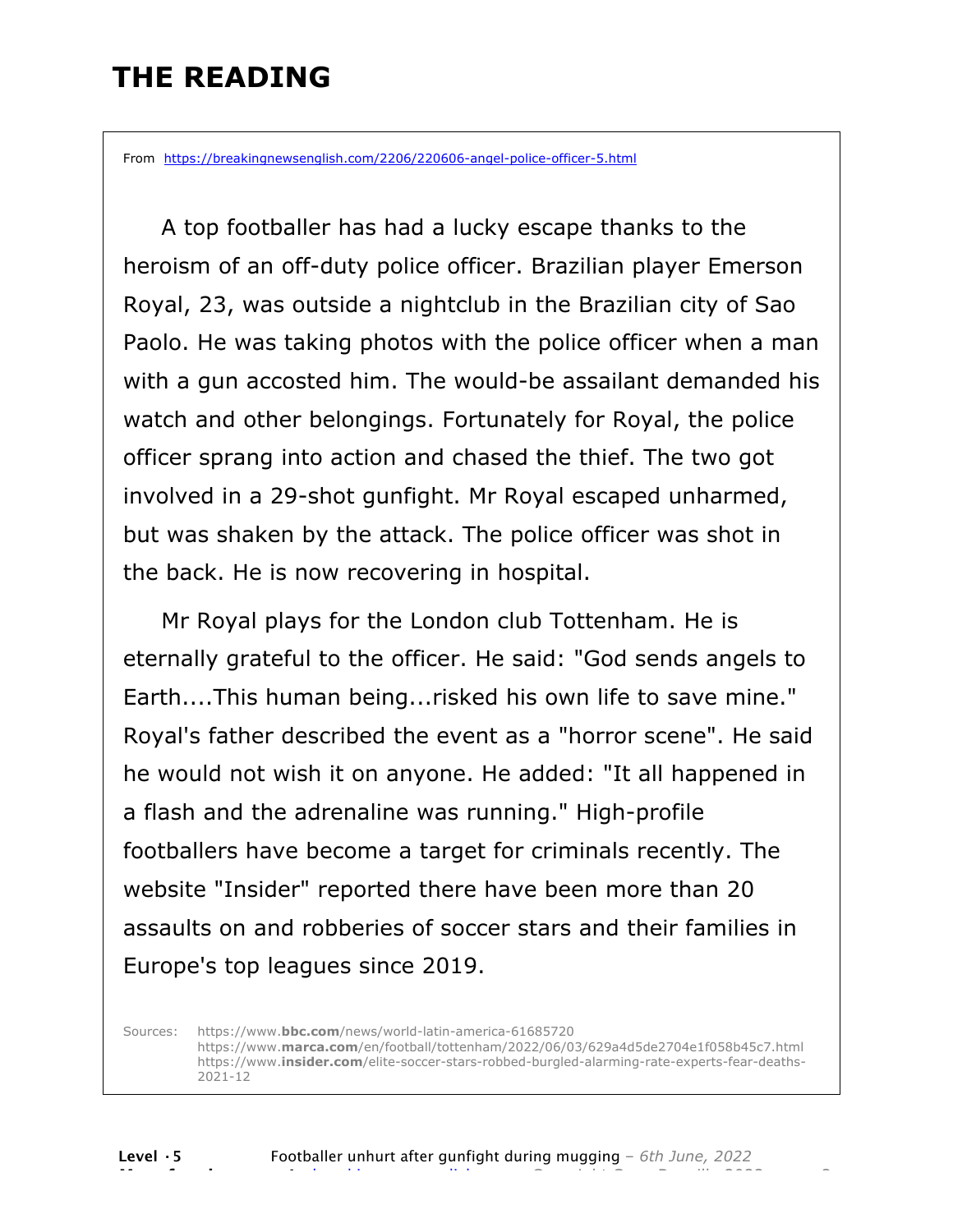# **PHRASE MATCHING**

From https://breakingnewsenglish.com/2206/220606-angel-police-officer-5.html

#### **PARAGRAPH ONE:**

- 1. an off-
- 2. a man with a gun
- 3. The would-
- 4. the police officer sprang into
- 5. The two got involved in a
- 6. shaken
- 7. The police officer was
- 8. He is now

#### **PARAGRAPH TWO:**

- 1. He is eternally 2. God sends 3. risked his own 4. described the event as a 5. It all happened in 6. the adrenaline 7. 20 assaults on and robberies a. horror scene b. of soccer stars c. leagues since 2019 d. life e. was running f. grateful g. angels to Earth
- 8. in Europe's top
- a. by the attack
- b. be assailant
- c. recovering
- d. 29-shot gunfight
- e. accosted him
- f. shot in the back
- g. duty police officer
- h. action

h. a flash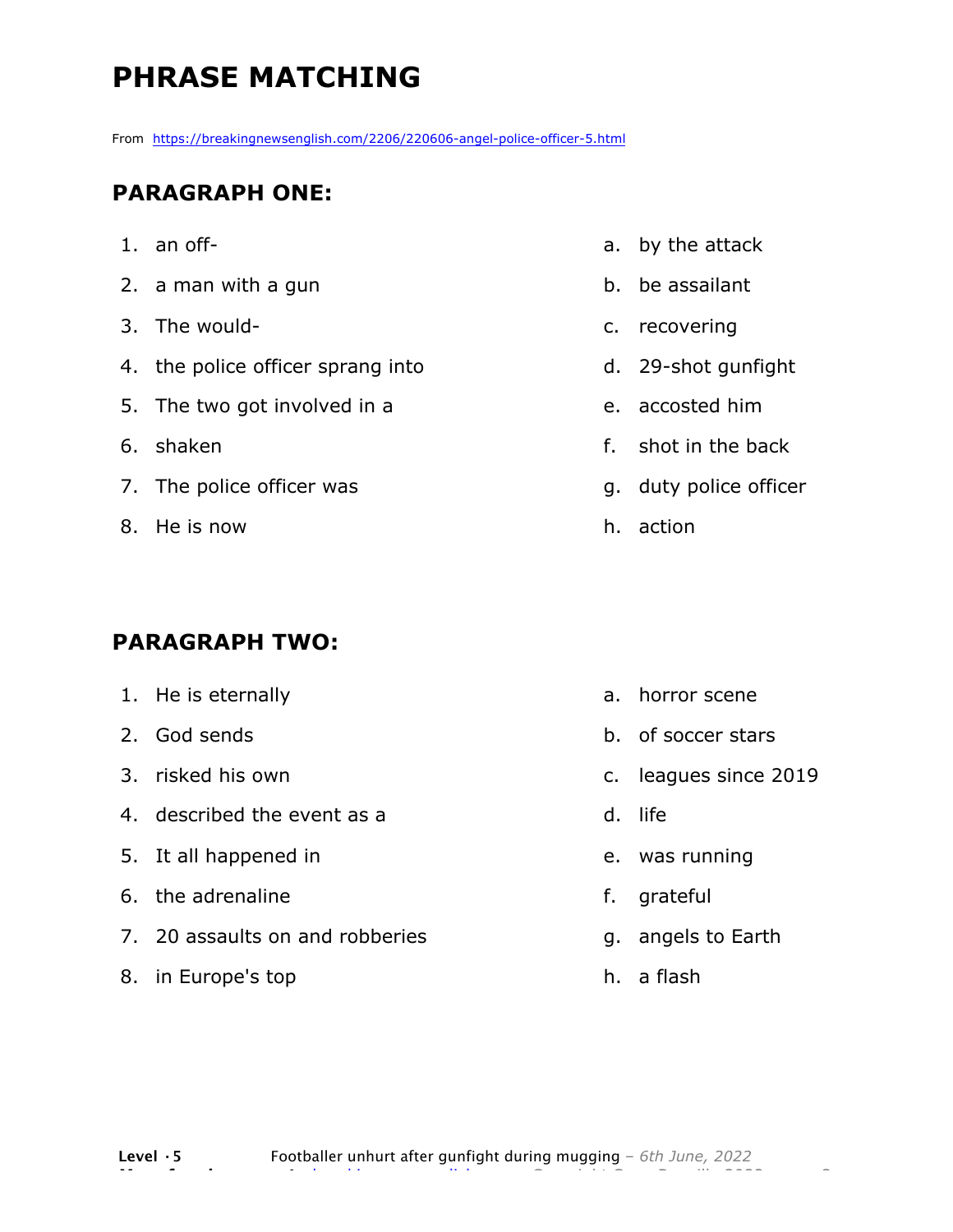### **LISTEN AND FILL IN THE GAPS**

From https://breakingnewsenglish.com/2206/220606-angel-police-officer-5.html

A top footballer has had  $(1)$  \_\_\_\_\_\_\_\_\_\_\_\_\_\_\_\_\_\_\_\_\_\_\_\_\_\_\_\_\_\_\_\_\_ thanks to the heroism of (2) \_\_\_\_\_\_\_\_\_\_\_\_\_\_\_\_\_\_\_\_\_\_\_\_\_\_\_\_\_\_\_\_ police officer. Brazilian player Emerson Royal, 23, was outside a nightclub in the Brazilian city of Sao Paolo. He was taking photos with the police officer when a man with a  $(3)$  a man with a  $(3)$ demanded his watch and other belongings. Fortunately for Royal, the police officer  $(4)$  \_\_\_\_\_\_\_\_\_\_\_\_\_\_\_\_\_\_\_\_\_\_\_\_\_\_\_\_\_\_\_\_ and chased the thief. The two got involved in a 29-shot gunfight. Mr Royal escaped unharmed, but  $(5)$  and  $(6)$  but  $(7)$  and  $(8)$  the attack. The police officer was shot in the back. He is  $(6)$ hospital.

Mr Royal plays for the London club Tottenham. He (7) \_\_\_\_\_\_\_\_\_\_\_\_\_\_\_\_\_\_\_ to the officer. He said: "God sends angels to Earth....This (8) \_\_\_\_\_\_\_\_\_\_\_\_\_\_\_\_\_\_\_\_\_\_\_\_\_\_\_ his own life to save mine." Royal's father described the event as a "horror scene". He said he would not  $(9)$  anyone. He added: "It all happened (10) \_\_\_\_\_\_\_\_\_\_\_\_\_\_\_\_\_\_\_\_\_ and the adrenaline was running." High-profile footballers have become a (11) \_\_\_\_\_\_\_\_\_\_\_\_\_\_\_\_\_\_\_ recently. The website "Insider" reported there have been more than 20  $_{(12)}$ robberies of soccer stars and their families in Europe's top leagues since 2019.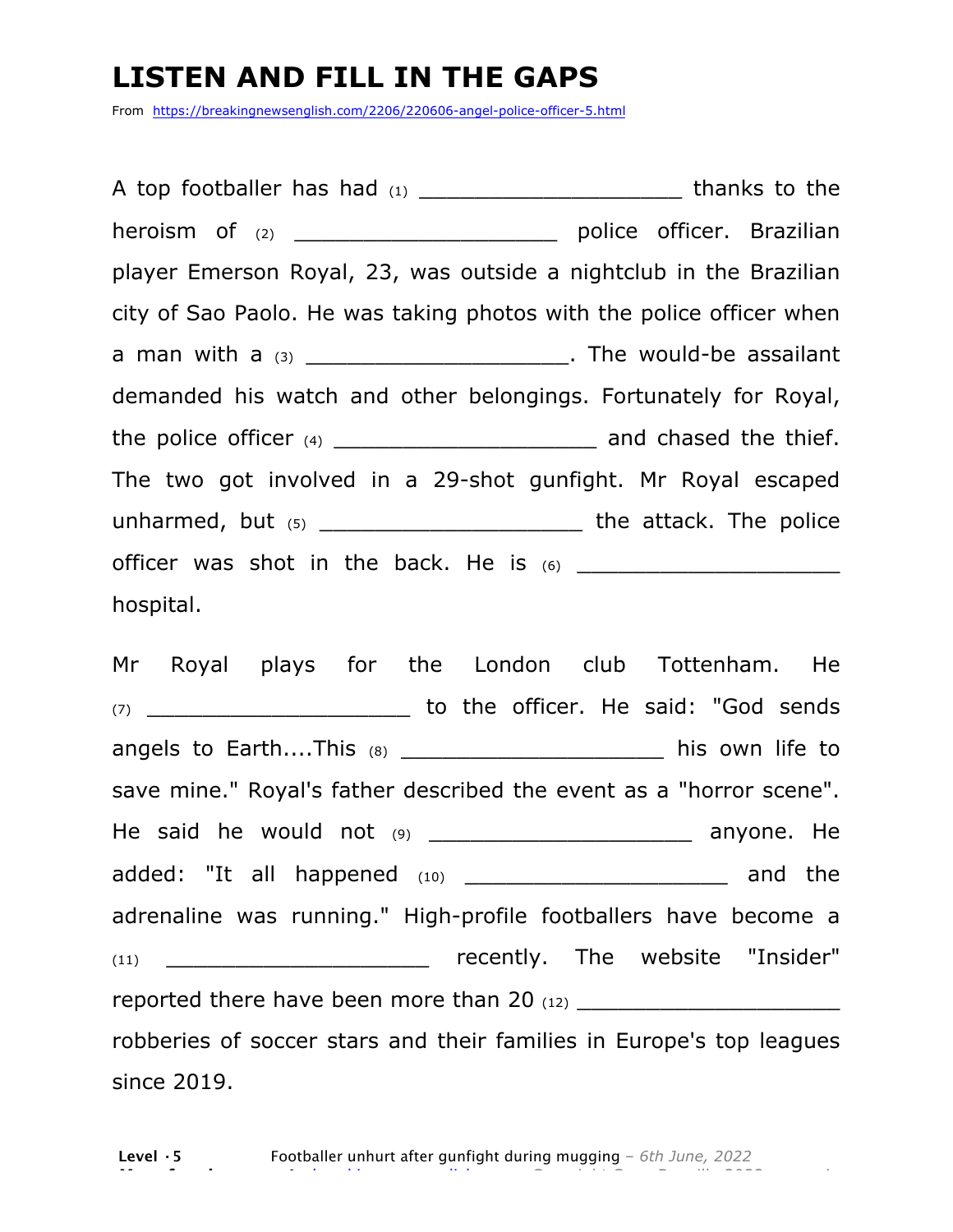# **PUT A SLASH ( / ) WHERE THE SPACES ARE**

From https://breakingnewsenglish.com/2206/220606-angel-police-officer-5.html

Atopfootballerhashadaluckyescapethankstotheheroismofanoff-dut ypoliceofficer.BrazilianplayerEmersonRoyal,23,wasoutsideanightcl ubintheBraziliancityofSaoPaolo.Hewastakingphotoswiththepoliceof ficerwhenamanwithagunaccostedhim.Thewould-beassailantdema ndedhiswatchandotherbelongings.FortunatelyforRoyal,thepoliceoff icersprangintoactionandchasedthethief.Thetwogotinvolvedina29 shotgunfight.MrRoyalescapedunharmed,butwasshakenbytheattack .Thepoliceofficerwasshotintheback.Heisnowrecoveringinhospital.M rRoyalplaysfortheLondonclubTottenham.Heiseternallygratefultothe officer.Hesaid:"GodsendsangelstoEarth....Thishumanbeing...riske dhisownlifetosavemine."Royal'sfatherdescribedtheeventasa"horror scene".Hesaidhewouldnotwishitonanyone.Headded:"Itallhappened inaflashandtheadrenalinewasrunning."High-profilefootballershav ebecomeatargetforcriminalsrecently.Thewebsite"Insider"reportedt herehavebeenmorethan20assaultsonandrobberiesofsoccerstarsan dtheirfamiliesinEurope'stopleaguessince2019.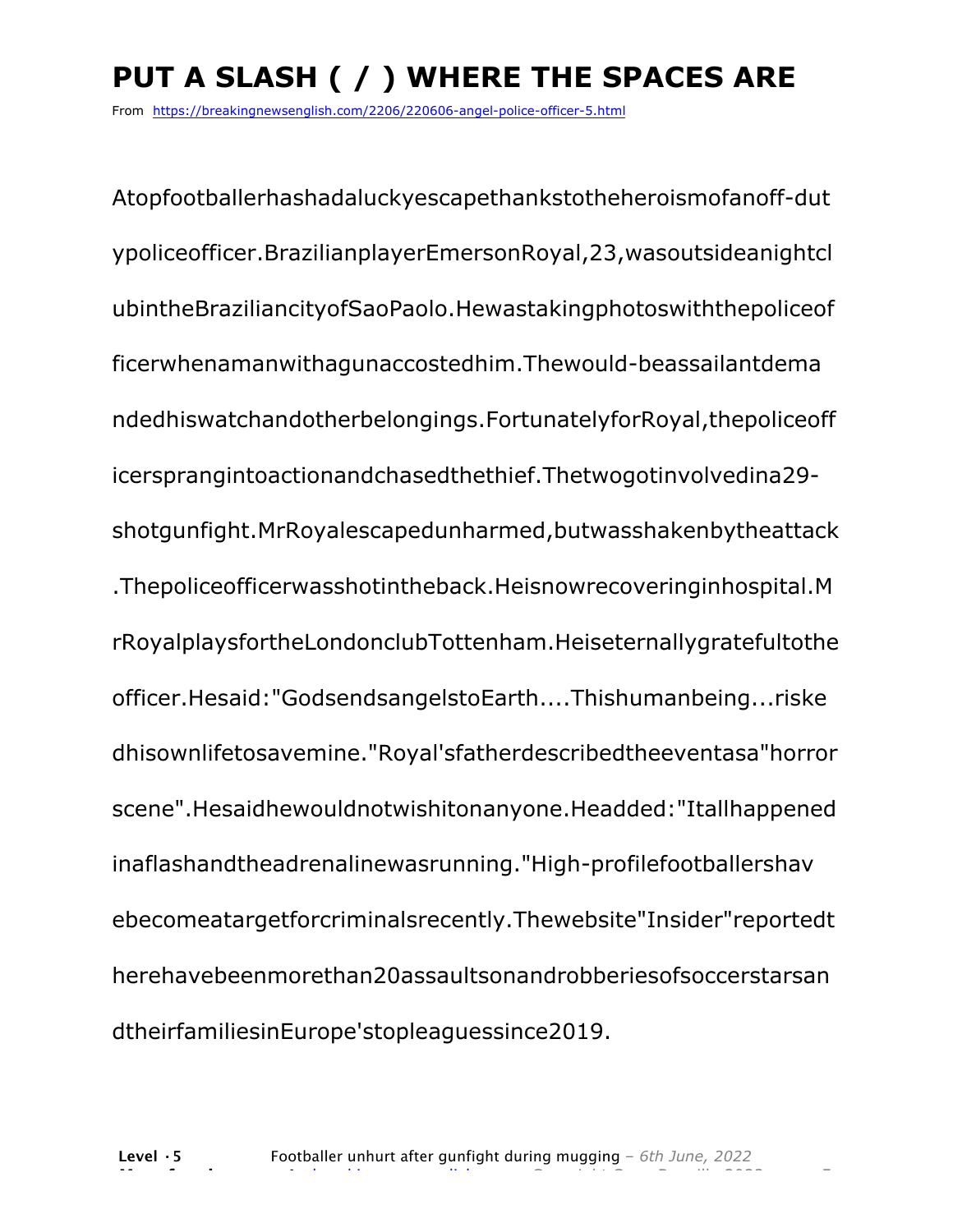# **POLICE OFFICERS SURVEY**

From https://breakingnewsenglish.com/2206/220606-angel-police-officer-4.html

Write five GOOD questions about police officers in the table. Do this in pairs. Each student must write the questions on his / her own paper.

When you have finished, interview other students. Write down their answers.

|      | STUDENT 1 | STUDENT 2 | STUDENT 3 |
|------|-----------|-----------|-----------|
| Q.1. |           |           |           |
| Q.2. |           |           |           |
| Q.3. |           |           |           |
| Q.4. |           |           |           |
| Q.5. |           |           |           |

- Now return to your original partner and share and talk about what you found out. Change partners often.
- Make mini-presentations to other groups on your findings.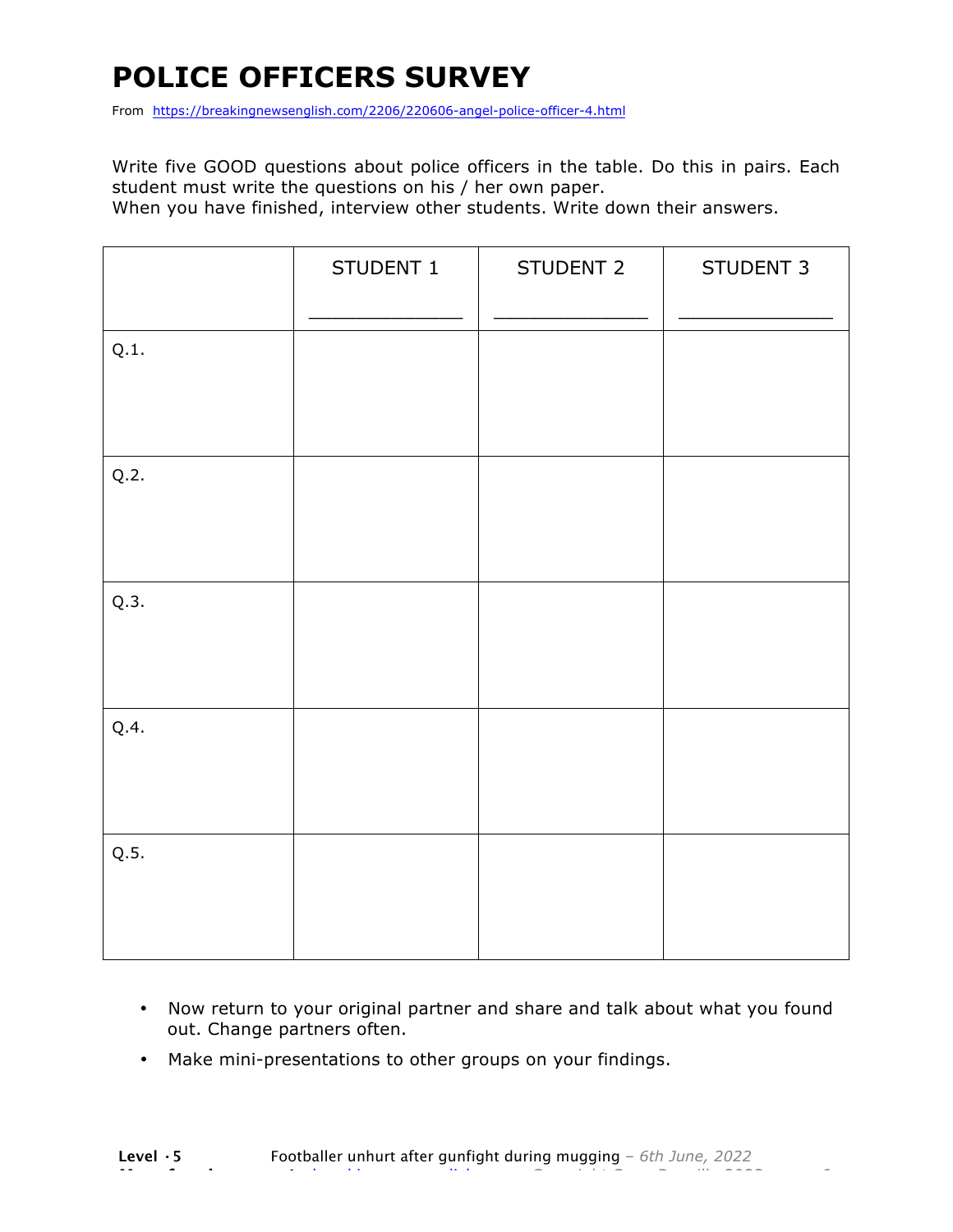### **WRITE QUESTIONS & ASK YOUR PARTNER(S)**

Student A: Do not show these to your speaking partner(s).

*Footballer unhurt after gunfight during mugging – 6th June, 2022* More free lessons at breakingnewsenglish.com

### **WRITE QUESTIONS & ASK YOUR PARTNER(S)**

-----------------------------------------------------------------------------

Student B: Do not show these to your speaking partner(s).

| a) |  |  |
|----|--|--|
| b) |  |  |
| c) |  |  |
| d) |  |  |
| e) |  |  |
| f) |  |  |
|    |  |  |